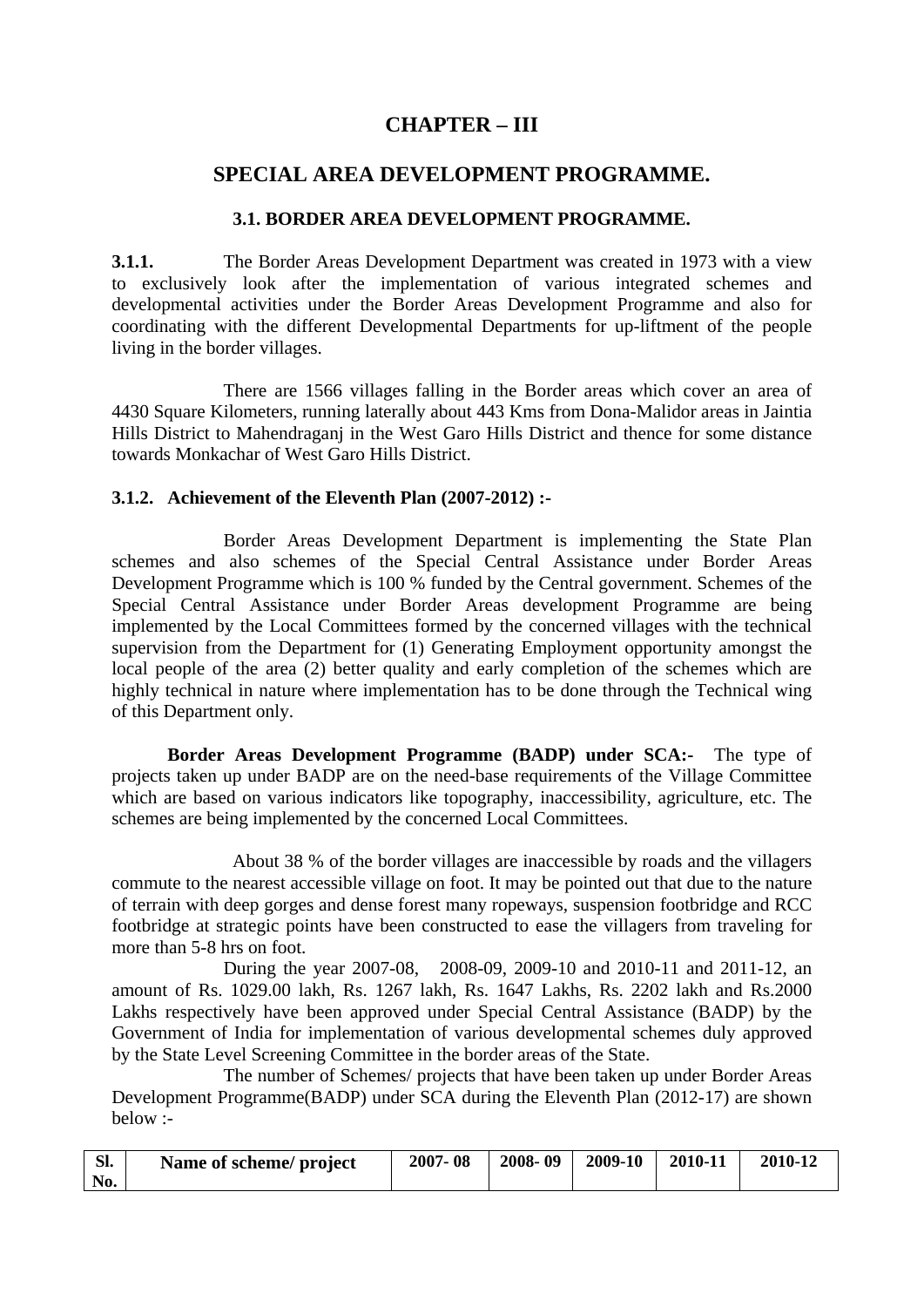| Link Roads              |     | 34  | 29   |     |
|-------------------------|-----|-----|------|-----|
| Suspension foot bridges |     |     |      |     |
| <b>RCC</b> foot bridges |     | 32  | -4ŧ. |     |
| Ropeways                |     |     |      |     |
| <b>Community Halls</b>  |     |     |      |     |
| Others                  | 346 | 179 | 223  | วรก |

 **Rural Roads:-** Road communication is the main contributing factor for accelerating the pace of all round development activities particularly in the border areas of the State. During the year 2007-08, 2008-09, 2009-10, 2010-11 and 2011-12 an amount of Rs. 100.00 lakhs, Rs 300.00 lakhs, Rs 272.00 lakhs, Rs 75.00 lakhs, and Rs 125.00 lakhs respectively has been allocated under State Plan for construction of rural roads in the border areas and the same has been fully utilized for construction of 30.00 Kms.

**Education :-** During the year 2007-08, 2008-09, 2009-10, 2010-11 and 2011-12 an amount of Rs. 42.00 lakhs, Rs 32.93 lakhs, Rs 32.93 lakhs, Rs 32.93 lakhs, and Rs 40.14 lakhs respectively has been sanctioned for providing stipend/scholarship to 2891, 2363, 2363, 2363 and 2880 students hailing from the notified border villages of the State studying in different Secondary Schools, Higher secondary Schools, Colleges and University in the country. For scholarship/stipend scheme is being implemented through the Education Department.

**Land Acquisition& Construction of Office Buildings of Border Areas Development Officers**.**:-** During the year 2007-08, 2008-09, 2009-10, 2010-11 and 2011-12 an amount of Rs. 66,63,360/-, Rs 62,12,500/-, Rs 44,41,400/-, Rs 29,86,218/-, and Rs 18,35,402/- respectively has been sanctioned for the Construction/Improvement/ Renovation/ Painting/ Electrification/Water Supply of Departmental buildings of Border Areas Development Officers.

#### **Special Plan Assistance – Multi Facility Centres (MFC) in Rural Meghalaya :-**

There are about 6000 villages in Meghalaya of which 1523 villages are located in the border areas. As Meghalaya is a Sixth Schedule area, there is no Panchayat Raj Institutions (PRI) in the State. The traditional institutions of village durbar, nokma, syiem and dolloi have a key role in decision making on issues concerning the community and on land matters. There are also institutions like the Seng Kynthei (women association), Seng Samla (youth association), mother's union etc., which concern themselves with the well being and interests of particular sections of the community. New structures such as the Village Employment Council (VEC), Area Employment Council (AEC), Village Water and Sanitation Committee (VWSC) etc., have been created to implement various flagship development programmes of the government. There is a strong need to nurture and support these grass root institutions and to effectively partner with them to strengthen governance and to achieve overall well being of the people.

Due to the absence of a legacy of PRIs, little investment has been made in basic infrastructure necessary for grassroots governance institutions. The house of the traditional headman would be the usual meeting place. With generational shifts and greater public awareness, there is an increasing articulation for more neutral public spaces. This is a demand which is strongly articulated by youth and women's groups who have argued that decision making bodies at the village level cannot be expected to be platforms for genuine debate unless this is done in appropriate settings. Nurturing and partnering with traditional as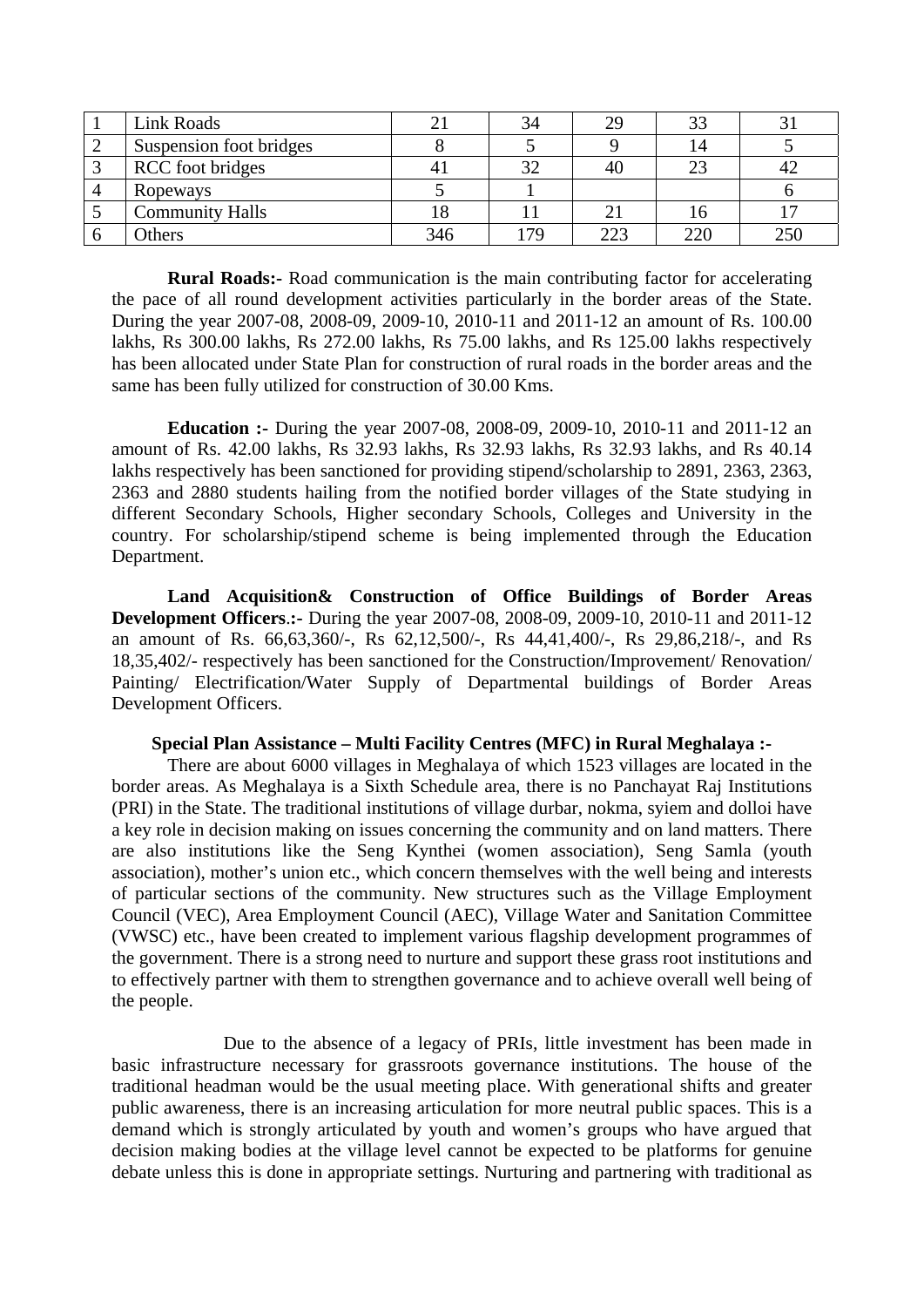well as newer structures should therefore involve, creation of basic infrastructure at the village and cluster levels and secondly, capacity building of the various sections of the community- traditional elders, women and the youth. The village communities attach high priority to the creation of infrastructure in the form of community halls and meeting halls as most villages do not have any place where the community can meet and deliberate on common issues.

A Multi- Facility Centre (MFC) is therefore visualized as a means to bridge one of the basic infrastructure gaps in the villages. The centre is envisaged as the hub of community life and not simply a community hall / meeting hall.. It is therefore meant to meet multiple objectives. During the year 2010‐2011, an amount of Rs. 7.68 crores has been sanctioned under Special Plan Assistance for implementation of 24 Multi Facility Centres @ Rs. 32 lakh each.

# **3.1.3. Proposed Outlay for the 12<sup>th</sup> Plan (2012-17) and Annual Plan (2012-13) :-**

 The areas bordering the Indo-Bangladesh boundary continues to lack infrastructural facilities. The approach in the  $12<sup>th</sup>$  plan will consist of the following :-

1. In view of the fact that connectivity plays an important role in development and 38% of border villages are still inaccessible by road, due to the nature of terrain, construction of RCC and suspension footbridges, ropeways, internal link roads to ease the problem of the border villages at strategic location will be the main focus during the  $12^{th}$  Plan.

2. About 5% of funds under BADP under SCA w.e.f. 2012-13 has been earmarked for skill development with a focus on skill enhancement by way of training in various activities in tourism related activities, weaving, handicraft, etc. which are feasible and viable for the border villages.

3. The scheme for awarding scholarship to the students hailing from the notified border villages will continue during the  $12<sup>th</sup>$  Five Year Plan.

The proposed outlay for Border Area Development Sector during the  $12<sup>th</sup>$  Plan(2012-17)is Rs.14000.00 lakh which includes Rs.11000.00 lakh under SCA for Border Areas Dev. Programme(BADP), Rs.520.00 lakh under Art.275(1), Rs.262.00 lakh under SPA and Rs.2218.00 lakh for other Border Area Dev. Programmes. The proposed outlay for the Annual Plan 2012-13 is Rs.2940.00 lakh which includes Rs.2300.00 lakh under SCA for BADP, Rs.115.00 lakh under Art.275(1), Rs.60.00 lakh under SPA and Rs.465.00 lakh for other Border Areas Dev. Programmes.

 The broad break up for implementation of the schemes/ programmes of the Eleventh Plan (2007-2012), Annual Plan (2011-12),  $12<sup>th</sup>$  Plan (2012-17) and Annual Plan (2012-13) are indicated in the table below :

| SI.<br>N <sub>0</sub> | Name of schemes | 11 <sup>th</sup> Plan<br>$(2007-12)$ | Actual<br>Expdr. of | <b>Annual Plan</b><br>2011-12 |          | 12th Plan<br>$(2012-17)$ | <b>Tentative</b><br><b>Budget</b> |
|-----------------------|-----------------|--------------------------------------|---------------------|-------------------------------|----------|--------------------------|-----------------------------------|
|                       |                 | <b>Projected</b>                     | $1st$ Four          | Approv                        | Anticpd. | <b>Tentative</b>         | <b>Provision</b>                  |
|                       |                 | Outlay                               | vears of            | ed                            | Expdr.   | <b>Projected</b>         | $(2012-13)$                       |
|                       |                 |                                      | the                 | Outlav                        |          | Outlay                   |                                   |